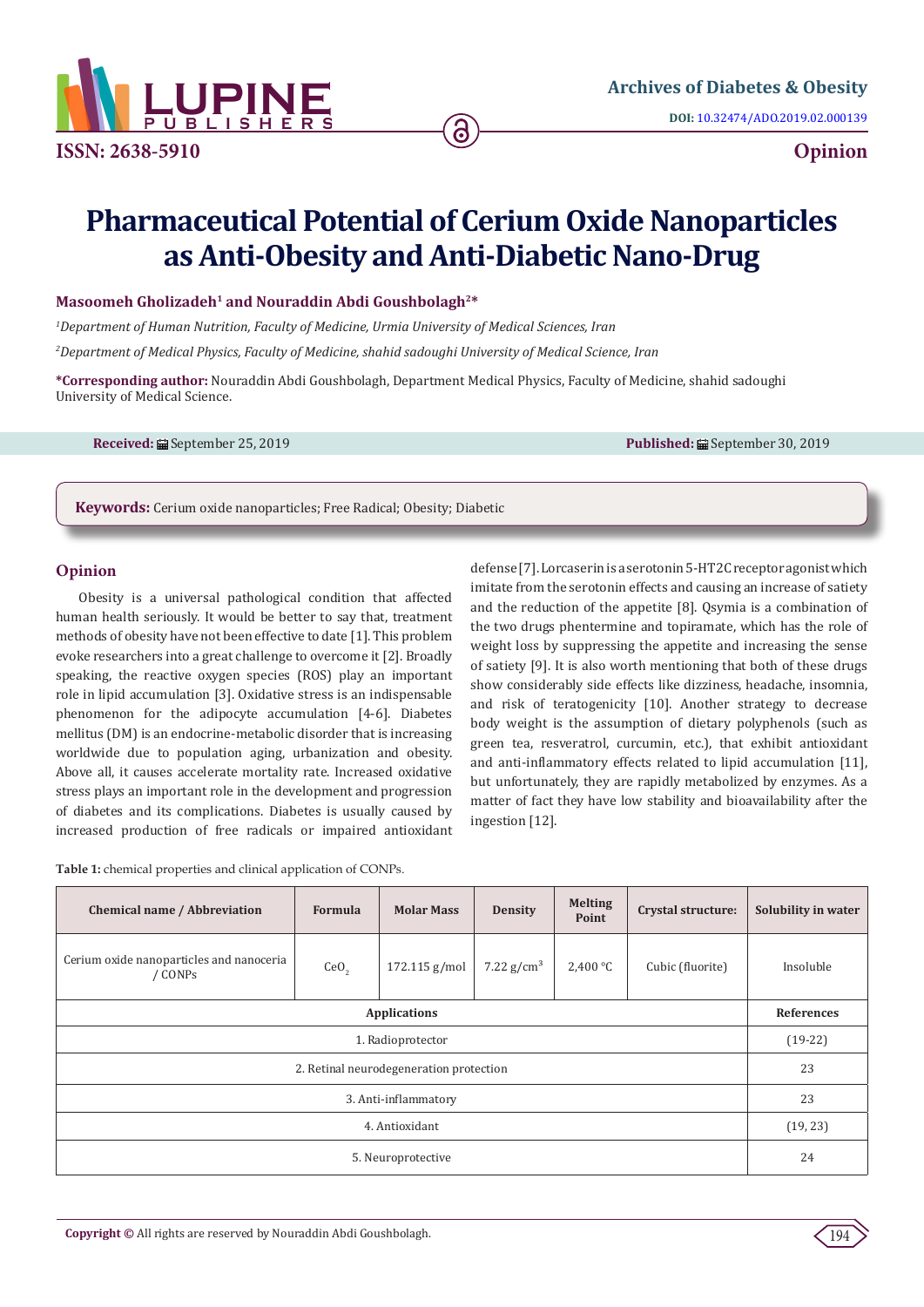Beneficial effects of cerium oxide nanoparticles (CONPs - CeO2) or nanoceria cover a wide area of applications, ranging from macular degeneration to cancer therapy which listed in Table 1 [13]. CONPs mimic superoxide dismutase and/or catalase activity, depending on the presence of crystalline defects on their surface (Ce3+/Ce4+ ratio) and the environment pH where they accumulate [14]. Nanoceria as Reactive Oxygen Species (ROS) scavenger can self-regenerate their antioxidant properties by switch between the two oxidation states of cerium [15]. Thereby cerium oxide nanoparticles could overcome most of the typical limitations of traditional anti-oxidant agents because of the self-regenerating catalytic properties. Conversely to commercially available drugs against obesity, CONPs have useful advantage to strongly scavenge the ROS production for a long-sustained period of time, thus for one thing it reduces the needed doses and eventually diminish the adverse side effects of other drugs [1]. Strategies to reduce the formation of oxidative stress are important in the treatment of DM [16]. It seems that  $\text{CeO}_2$  nanoparticles as powerful antioxidant with free radical scavenging properties, is suitable for this purpose [17]. CONPs were thought to increase antioxidant power due to their catalytic effect in stimulating superoxide Dismutase (SOD) activity and detoxifying free radicals by staying active in the tissues for a long time through the spontaneously movement between the oxidized and reduced state [18-24]. It was shown in animal model that CONPs could reduce body weight effectively [1]. These promising results may provide a novel treatment in the clinical setting in the future. Bearing in mind that future studies should scrutinize the biocompatibility and bioactivity mechanism of the CONPs in diabetic patients.

#### **References**

- 1. [Rocca A, Moscato S, Ronca F, Nitti S, Mattoli V, Giorgi M, et al. \(2015\)](https://www.ncbi.nlm.nih.gov/pubmed/26003299)  [Pilot in vivo investigation of cerium oxide nanoparticles as a novel anti](https://www.ncbi.nlm.nih.gov/pubmed/26003299)[obesity pharmaceutical formulation. Nanomedicine 11\(7\): 1725-1734.](https://www.ncbi.nlm.nih.gov/pubmed/26003299)
- 2. [De Jong AJ, Kloppenburg M, Toes RE, Ioan-Facsinay A \(2014\) Fatty acids,](https://www.ncbi.nlm.nih.gov/pubmed/25352844)  [lipid mediators, and T-cell function. Frontiers in immunology 5: 483.](https://www.ncbi.nlm.nih.gov/pubmed/25352844)
- 3. [Skalicky J, Muzakova V, Kandar R, Meloun M, Rousar T \(2009\) Oxidative](https://www.ncbi.nlm.nih.gov/pubmed/19507634)  [stress and metabolic syndrome in obese adults with and without](https://www.ncbi.nlm.nih.gov/pubmed/19507634)  [controlled diet restriction. Bratislavske lekarske listy 110\(3\): 152-157.](https://www.ncbi.nlm.nih.gov/pubmed/19507634)
- 4. [Furukawa S, Fujita T, Shimabukuro M, Iwaki M, Yamada Y, et al. \(2017\)](https://www.ncbi.nlm.nih.gov/pubmed/15599400)  [Increased oxidative stress in obesity and its impact on metabolic](https://www.ncbi.nlm.nih.gov/pubmed/15599400)  [syndrome. The Journal of clinical investigation 114\(12\): 1752-1761.](https://www.ncbi.nlm.nih.gov/pubmed/15599400)
- 5. [Pires KM, Ilkun O, Valente M, Boudina S \(2014\) Treatment with a SOD](https://www.ncbi.nlm.nih.gov/pubmed/23526686)  [mimetic reduces visceral adiposity, adipocyte death, and adipose tissue](https://www.ncbi.nlm.nih.gov/pubmed/23526686)  [inflammation in high fat‐fed mice. Obesity 22\(1\): 178-187.](https://www.ncbi.nlm.nih.gov/pubmed/23526686)
- 6. [Shrivastava A, Chaturvedi U, Singh SV, Saxena JK, Bhatia G \(2013\)](https://www.ncbi.nlm.nih.gov/pubmed/23334955)  [Lipid lowering and antioxidant effect of miglitol in triton treated](https://www.ncbi.nlm.nih.gov/pubmed/23334955)  [hyperlipidemic and high fat diet induced obese rats. Lipids 48\(6\): 597-](https://www.ncbi.nlm.nih.gov/pubmed/23334955) [607](https://www.ncbi.nlm.nih.gov/pubmed/23334955).
- 7. [Rahimi R, Nikfar S, Larijani B, Abdollahi M \(2005\) A review on the role](https://www.ncbi.nlm.nih.gov/pubmed/16081237)  [of antioxidants in the management of diabetes and its complications.](https://www.ncbi.nlm.nih.gov/pubmed/16081237)  [Biomedicine & Pharmacotherapy 59\(7\): 365-373.](https://www.ncbi.nlm.nih.gov/pubmed/16081237)
- 8. [Gallwitz B \(2013\) Novel oral anti-obesity agents: New perspectives with](https://www.ncbi.nlm.nih.gov/pubmed/23532530) [lorcaserin? Drugs 73\(5\): 393-395.](https://www.ncbi.nlm.nih.gov/pubmed/23532530)
- 9. [Kim GW, Lin JE, Blomain ES, Waldman SA \(2014\) Antiobesity](https://www.ncbi.nlm.nih.gov/pubmed/24105257) [pharmacotherapy: New drugs and emerging targets. Clinical](https://www.ncbi.nlm.nih.gov/pubmed/24105257) [Pharmacology & Therapeutics 95\(1\): 53-66.](https://www.ncbi.nlm.nih.gov/pubmed/24105257)
- 10. [Adan RA \(2013\) Mechanisms underlying current and future anti-obesity](https://www.ncbi.nlm.nih.gov/pubmed/23312373) [drugs. Trends in neurosciences 36\(2\): 133-140.](https://www.ncbi.nlm.nih.gov/pubmed/23312373)
- 11. [Meydani M, Hasan ST \(2010\) Dietary polyphenols and obesity. Nutrients](https://www.ncbi.nlm.nih.gov/pubmed/22254051) [2\(7\): 737-751.](https://www.ncbi.nlm.nih.gov/pubmed/22254051)
- 12. [Wang S, Moustaid-Moussa N, Chen L, Mo H, Shastri A, et al. \(2014\) Novel](https://www.ncbi.nlm.nih.gov/pubmed/24314860) [insights of dietary polyphenols and obesity. The Journal of nutritional](https://www.ncbi.nlm.nih.gov/pubmed/24314860) [biochemistry 25\(1\): 1-18.](https://www.ncbi.nlm.nih.gov/pubmed/24314860)
- 13. [Caputo F, De Nicola M, Ghibelli L \(2014\) Pharmacological potential of](https://www.ncbi.nlm.nih.gov/pubmed/25175739) [bioactive engineered nanomaterials. Biochemical pharmacology 92\(1\):](https://www.ncbi.nlm.nih.gov/pubmed/25175739) [112-130.](https://www.ncbi.nlm.nih.gov/pubmed/25175739)
- 14. [Das S, Dowding JM, Klump KE, McGinnis JF, Self W, et al. \(2013\) Cerium](https://www.ncbi.nlm.nih.gov/pubmed/23987111) [oxide nanoparticles: applications and prospects in nanomedicine.](https://www.ncbi.nlm.nih.gov/pubmed/23987111) [Nanomedicine 8\(9\): 1483-1508.](https://www.ncbi.nlm.nih.gov/pubmed/23987111)
- 15. [Karakoti A, Singh S, Dowding JM, Seal S, Self WT \(2010\) Redox-active](https://www.ncbi.nlm.nih.gov/pubmed/20717560) [radical scavenging nanomaterials. Chemical Society Reviews 39\(11\):](https://www.ncbi.nlm.nih.gov/pubmed/20717560) [4422-432.](https://www.ncbi.nlm.nih.gov/pubmed/20717560)
- 16. [Naso D, Cangeri F, Simões Dias A, Porawski M, Marroni NAP \(2011\)](https://www.ncbi.nlm.nih.gov/pubmed/21437212) [Exogenous superoxide dismutase: Action on liver oxidative stress in](https://www.ncbi.nlm.nih.gov/pubmed/21437212) [animals with streptozotocin-induced diabetes. Experimental diabetes](https://www.ncbi.nlm.nih.gov/pubmed/21437212) [research.](https://www.ncbi.nlm.nih.gov/pubmed/21437212)
- 17. [Pourkhalili N, Hosseini A, Nili-Ahmadabadi A, Hassani S, Pakzad M, et al.](https://www.ncbi.nlm.nih.gov/pubmed/22087357) [\(2011\) Biochemical and cellular evidence of the benefit of a combination](https://www.ncbi.nlm.nih.gov/pubmed/22087357) [of cerium oxide nanoparticles and selenium to diabetic rats. World](https://www.ncbi.nlm.nih.gov/pubmed/22087357) [journal of diabetes 2\(11\): 204-210.](https://www.ncbi.nlm.nih.gov/pubmed/22087357)
- 18. Andreescu ES, Leiter JC, Erlichman JS (2010) Method of neuroprotection from oxidant injury using metal oxide nanoparticles. Google Patents.
- 19. [Abdi Goushbolagh N, Abedi Firouzjah R, Ebrahimnejad Gorji K,](https://www.ncbi.nlm.nih.gov/pubmed/30481078) [Khosravanipour M, Moradi S, et al. \(2018\) Estimation of radiation](https://www.ncbi.nlm.nih.gov/pubmed/30481078) [dose-reduction factor for cerium oxide nanoparticles in MRC-5 human](https://www.ncbi.nlm.nih.gov/pubmed/30481078) [lung fibroblastic cells and MCF-7 breast-cancer cells. Artificial cells,](https://www.ncbi.nlm.nih.gov/pubmed/30481078) [nanomedicine, and biotechnology 46\(sup3\): 1215-1225.](https://www.ncbi.nlm.nih.gov/pubmed/30481078)
- 20. [Abdi Goushbolagh N, Astani A \(2018\) In-vitro study of Radioprotection](http://ijmp.mums.ac.ir/article_13059.html) [Effects of Cerium Oxide Nanoparticles in Exposure to MRC-5 Fibroblastic](http://ijmp.mums.ac.ir/article_13059.html) [Cell lines with 6MV Photon Beams Using MTT Assay. Iranian Journal of](http://ijmp.mums.ac.ir/article_13059.html) [Medical Physics 15\(12\): 397.](http://ijmp.mums.ac.ir/article_13059.html)
- 21. [Nouraddin Abdi Goushbolagh, Akram Astani, Mohammad hosein Zare](http://ijmp.mums.ac.ir/article_13060.html) [\(2018\) Optimization of condition for Cerium Oxide Nanoparticles](http://ijmp.mums.ac.ir/article_13060.html) [dispersion as radioprotective agent in deionized water. Iranian Journal](http://ijmp.mums.ac.ir/article_13060.html) [of Medical Physics 15\(12\): 397.](http://ijmp.mums.ac.ir/article_13060.html)
- 22. [Goushbolagh NA, Farhood B, Astani A, Nikfarjam A, Kalantari M, et al.](https://link.springer.com/article/10.1007/s12668-018-0538-z) [\(2018\) Quantitative cytotoxicity, cellular uptake and radioprotection](https://link.springer.com/article/10.1007/s12668-018-0538-z) [effect of cerium oxide nanoparticles in MRC-5 normal cells and MCF-7](https://link.springer.com/article/10.1007/s12668-018-0538-z) [cancerous cells. BioNanoScience 8\(3\): 769-777.](https://link.springer.com/article/10.1007/s12668-018-0538-z)
- 23. [Wang C, Blough E, Dai X, Olajide O, Driscoll H, et al. \(2016\) Protective](https://www.ncbi.nlm.nih.gov/pubmed/27050501) [effects of cerium oxide nanoparticles on MC3T3-E1 osteoblastic cells](https://www.ncbi.nlm.nih.gov/pubmed/27050501) [exposed to X-ray irradiation. Cellular Physiology and Biochemistry](https://www.ncbi.nlm.nih.gov/pubmed/27050501) [38\(4\): 1510-1519.](https://www.ncbi.nlm.nih.gov/pubmed/27050501)
- 24. [Schubert D, Dargusch R, Raitano J, Chan SW \(2006\) Cerium and yttrium](https://www.ncbi.nlm.nih.gov/pubmed/16480682) [oxide nanoparticles are neuroprotective. Biochemical and biophysical](https://www.ncbi.nlm.nih.gov/pubmed/16480682) [research communications 342\(1\): 86-91.](https://www.ncbi.nlm.nih.gov/pubmed/16480682)